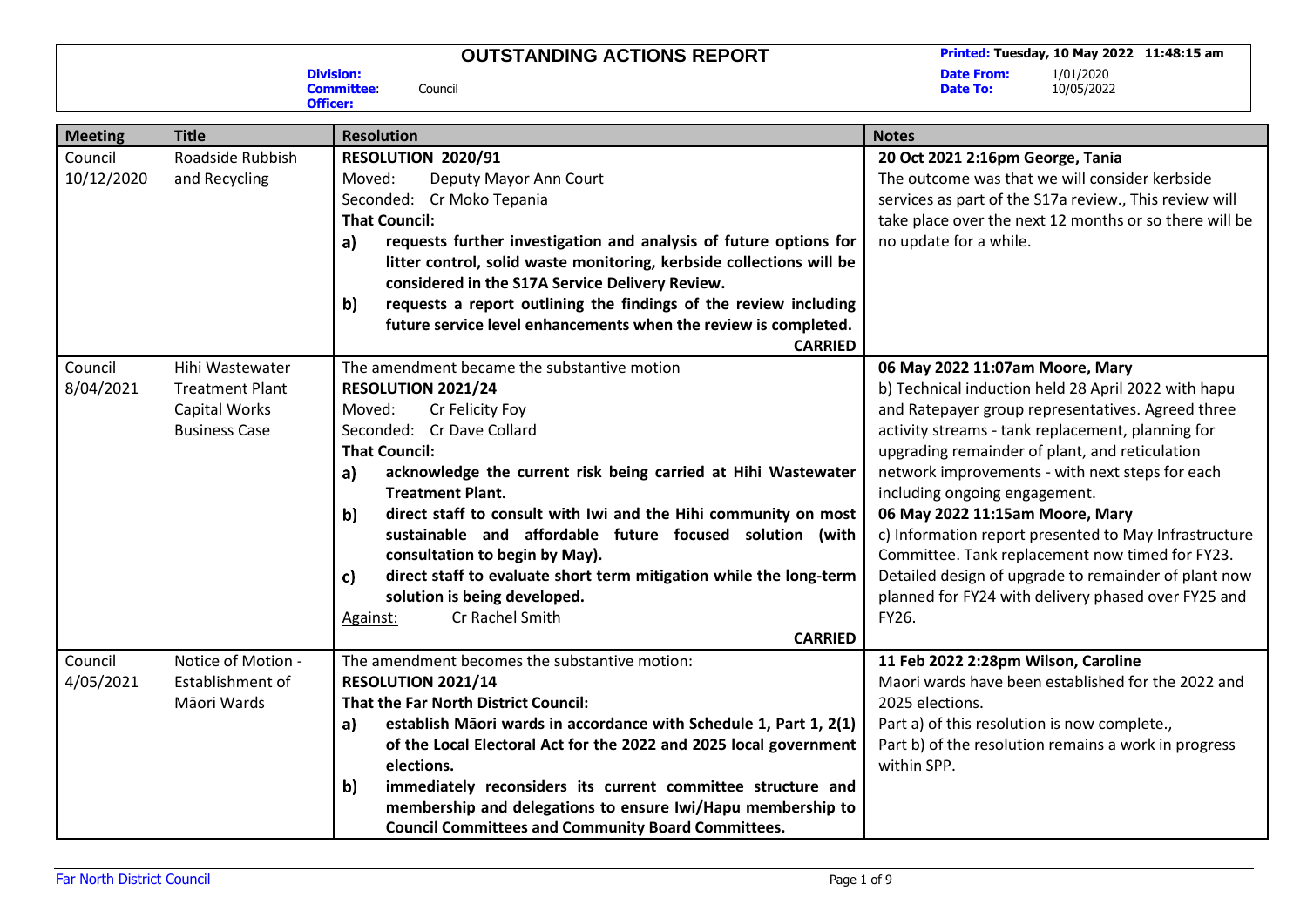**Division:**

**Officer:**

**Committee**: Council

**Date From:**<br>Date To:

| <b>Meeting</b> | <b>Title</b>           | <b>Resolution</b>                                                                           | <b>Notes</b>                                            |
|----------------|------------------------|---------------------------------------------------------------------------------------------|---------------------------------------------------------|
|                |                        | Deputy Mayor Ann Court, Crs Dave Collard and Felicity<br>Against:                           |                                                         |
|                |                        | Foy                                                                                         |                                                         |
|                |                        | <b>CARRIED</b>                                                                              |                                                         |
| Council        | Proposal to Construct  | RESOLUTION 2021/51                                                                          | 04 Aug 2021 1:23pm Crawford, Jessica                    |
| 1/07/2021      | an Erosion Protection  | Moved:<br>Cr John Vujcich                                                                   | FNDC's senior solicitor advises that Corporate Services |
|                | Structure on Council   | Seconded: Cr Dave Collard                                                                   | is still awaiting draft memorandum of Encumbrance       |
|                | Owned Reserve,         | <b>That Council:</b>                                                                        | for review, from the property owners' lawyer and        |
|                | Omapere                | approves the construction of, and associated occupation with, an<br>a)                      | approval of this Council.                               |
|                |                        | erosion protection structure on Far North District Council owned                            |                                                         |
|                |                        | local purpose reserved legally described as Lot 5 DP196729; and                             |                                                         |
|                |                        | b)<br>approval is provided subject to a memorandum of encumbrance                           |                                                         |
|                |                        | being recorded on the titles of Lot 1 DP196729 and Lot 1 DP310507                           |                                                         |
|                |                        | and that the encumbrance records the agreement that the owners                              |                                                         |
|                |                        | of those properties:                                                                        |                                                         |
|                |                        | bear full responsibility for the maintenance, repair, removal<br>i)                         |                                                         |
|                |                        | of the seawall (if required) during its lifetime, and end of its                            |                                                         |
|                |                        | lifetime.                                                                                   |                                                         |
|                |                        | incur cost of the agreement construction and registration<br>ii)<br>against title.          |                                                         |
|                |                        | iii)<br>notify FNDC of any variation or modification of the erosion<br>protection structure |                                                         |
|                |                        | To avoid doubt, approval is given both within Council's capacity as the                     |                                                         |
|                |                        | administering body of the reserve and an affected person within the                         |                                                         |
|                |                        | meaning of Section 95 of the Resource Management Act 1991.                                  |                                                         |
|                |                        | Cr Kelly Stratford<br>Abstained:                                                            |                                                         |
|                |                        | <b>CARRIED</b>                                                                              |                                                         |
| Council        | Pou Herenga Tai        | RESOLUTION 2021/65                                                                          | 29 Mar 2022 9:07am Macken, Briar                        |
| 12/08/2021     | Twin Coast Cycle Trail | Moved:<br>Cr John Vujcich                                                                   | Due to staff turnover, the Pou Herenga Cycle Trail      |
|                | <b>Bylaw Review</b>    | Seconded: Cr Rachel Smith                                                                   | Bylaw had been re-prioritised to prioritise bylaws      |
|                |                        | <b>That Council:</b>                                                                        | about to revoke. Drafting is now complete. Legal        |
|                |                        | agree, under section 155(1) of the Local Government Act 2002, that<br>a)                    | review complete. Engagement underway with internal      |
|                |                        | a Bylaw is the most appropriate way of addressing problems                                  | staff and Pou Herenga Cycle Trail Trust.                |
|                |                        | related to the Pou Herenga Tai - Twin Coast Cycle Trail.                                    |                                                         |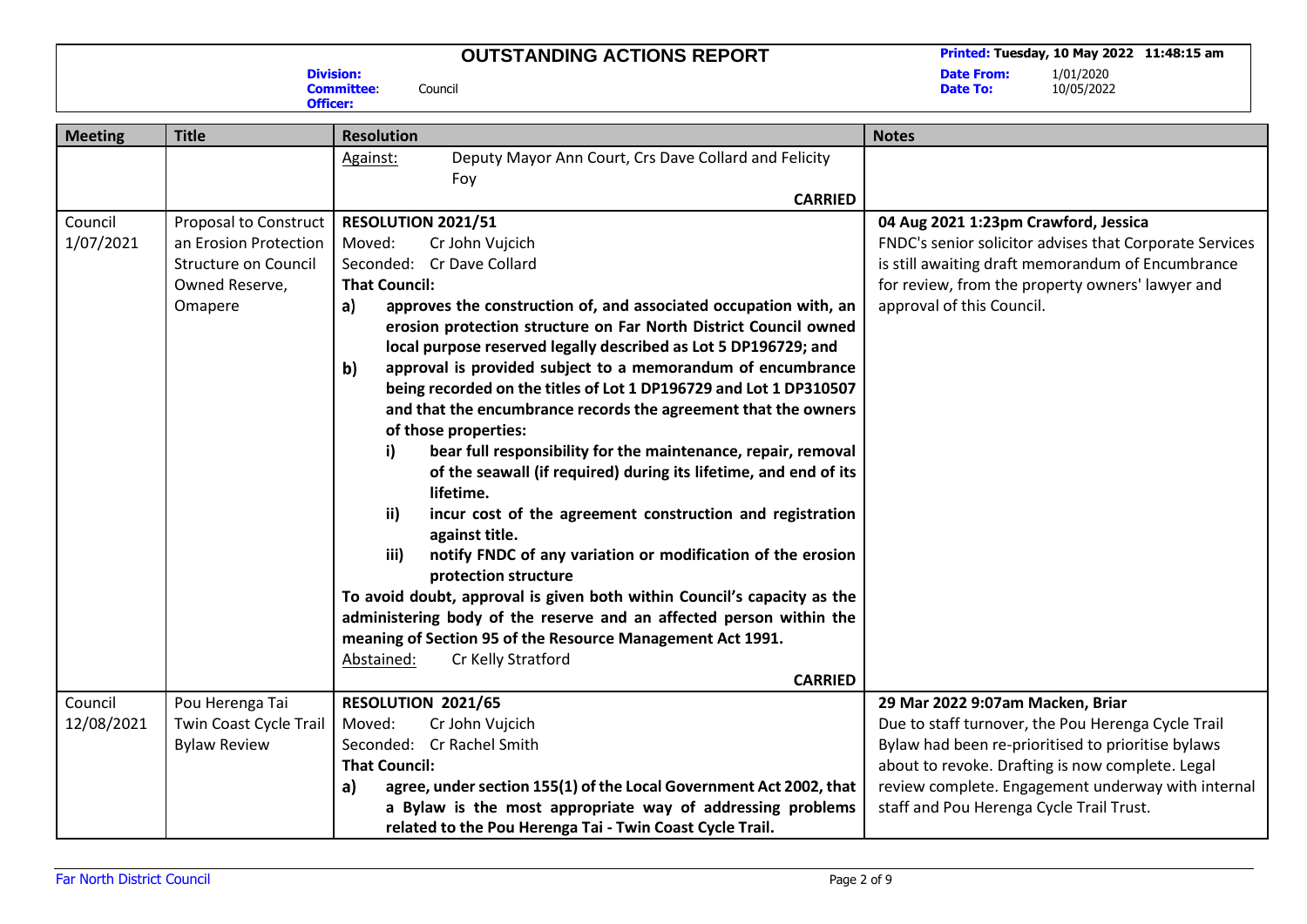**Date From:**<br>Date To:

**Date To:** 10/05/2022

| <b>Meeting</b>        | <b>Title</b>                                  | <b>Resolution</b>                                                                                                                                                                                                                                                                                                                                                                                                                                                                                                                                                                                                                                                                                                                                                                                                                                                                                                                                                                                                                                                  | <b>Notes</b>                                                                                                                          |
|-----------------------|-----------------------------------------------|--------------------------------------------------------------------------------------------------------------------------------------------------------------------------------------------------------------------------------------------------------------------------------------------------------------------------------------------------------------------------------------------------------------------------------------------------------------------------------------------------------------------------------------------------------------------------------------------------------------------------------------------------------------------------------------------------------------------------------------------------------------------------------------------------------------------------------------------------------------------------------------------------------------------------------------------------------------------------------------------------------------------------------------------------------------------|---------------------------------------------------------------------------------------------------------------------------------------|
|                       |                                               | b)<br>agree, under section 155(2) of the Local Government Act 2002, that<br>the current Pou Herenga Tai - Twin Coast Cycle Trail Bylaw is not<br>the most appropriate form because:<br>it is not consistent with relevant laws and legislation<br>i)<br>ii)<br>it is not certain.<br>agree, the Pou Herenga Tai - Twin Coast Cycle Trail Bylaw be<br>c)<br>continued with amendment to:<br>ensure consistency with relevant laws and legislation<br>i)<br>$\mathbf{ii}$<br>improve certainty<br>note, that under section 155(2) of the Local Government Act 2002,<br>d)<br>a full analysis of any implications regarding the Pou Herenga Tai -<br>Twin Coast Cycle Trail Bylaw under the New Zealand Bill of Rights<br>Act 1990 cannot be completed until the amendments to the bylaw<br>have been written.<br>agree that a draft policy for the Pou Herenga Tai Twin Cost Cycle<br>e)<br>Trail Bylaw be presented to the Strategy and Policy Committee in<br>the first quarter of 2022 prior to consultation.<br><b>ABSTAIN: Cr Mate Radich</b><br><b>CARRIED</b> |                                                                                                                                       |
| Council<br>12/08/2021 | Koutu Mangeroa<br>Picnic Area<br>Encroachment | The amendments became the substantive motion.<br>RESOLUTION 2021/63<br>Moved:<br>Mayor John Carter<br>Seconded: Cr Rachel Smith<br><b>That Council</b><br>refer this back to the Kaikohe-Hokianga Community Board for<br>a)<br>consideration.<br>agree that a final report be presented to Council no later than<br>b)<br>December 2021.<br><b>CARRIED</b>                                                                                                                                                                                                                                                                                                                                                                                                                                                                                                                                                                                                                                                                                                         | 10 May 2022 1:53 pm - Baker, Marlema<br>An updated report will be presented at the 11 May<br>Kaikohe-Hokianga Community Board meeting |
| Council               | Three Waters Reform                           | RESOLUTION 2021/69                                                                                                                                                                                                                                                                                                                                                                                                                                                                                                                                                                                                                                                                                                                                                                                                                                                                                                                                                                                                                                                 | 10 May 2022 1:57pm - Baker, Marlema                                                                                                   |
| 4/11/2021             | - Resident Survey                             | Moved:<br>Mayor John Carter                                                                                                                                                                                                                                                                                                                                                                                                                                                                                                                                                                                                                                                                                                                                                                                                                                                                                                                                                                                                                                        | No update provided                                                                                                                    |
|                       |                                               | Seconded: Cr Ann Court<br>That Council receive the report Three Waters Reform - Resident Survey.                                                                                                                                                                                                                                                                                                                                                                                                                                                                                                                                                                                                                                                                                                                                                                                                                                                                                                                                                                   |                                                                                                                                       |

**Printed: Tuesday, 10 May 2022 11:48:15 am** 

#### **Division: Committee**: Council **Officer:**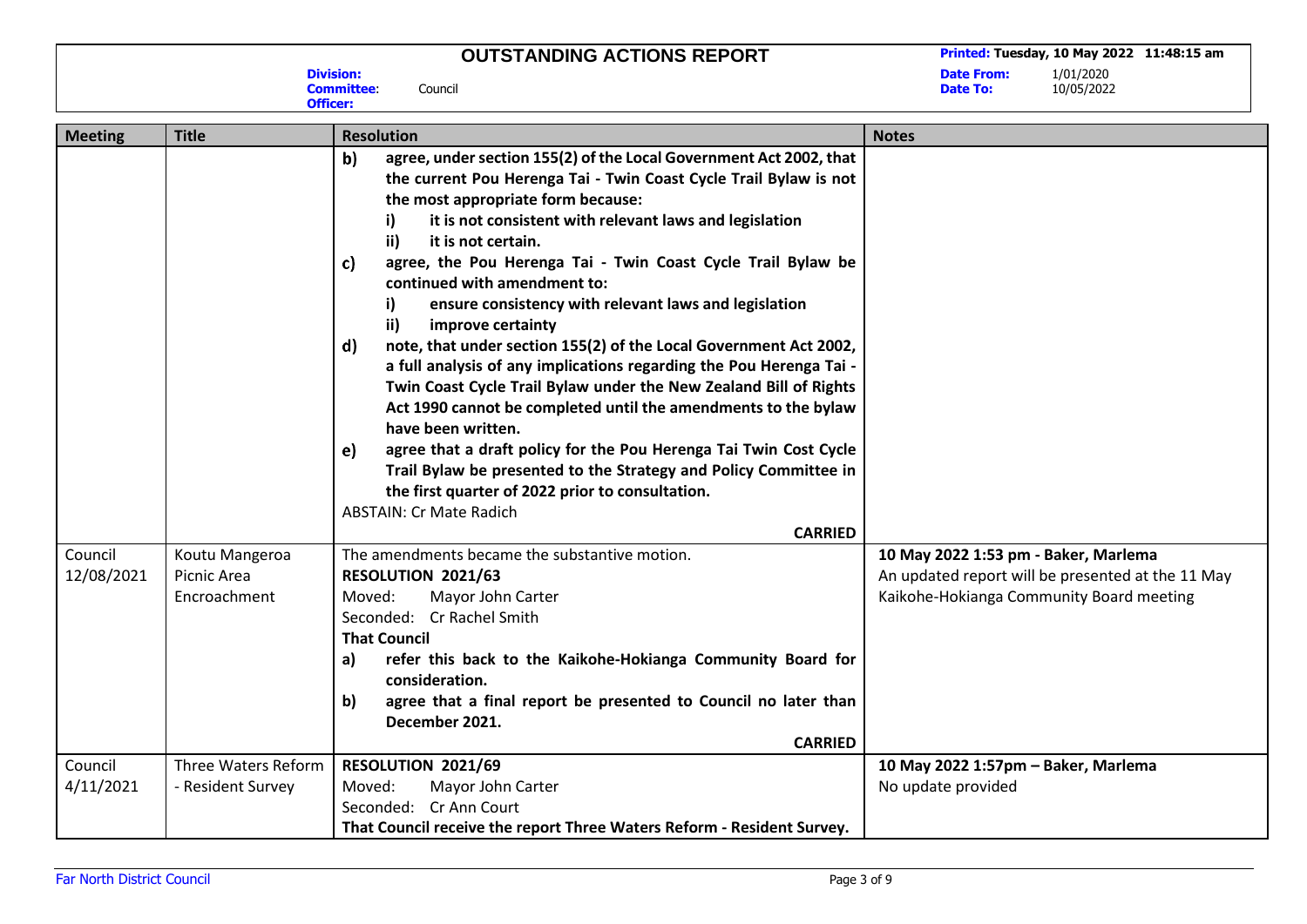**Division: Committee**: Council **Officer:**

**Printed: Tuesday, 10 May 2022 11:48:15 am** 

**Date From:**<br>Date To:

| <b>Meeting</b> | <b>Title</b>            | <b>Resolution</b>                                                                                                                                                                                           | <b>Notes</b>                                        |
|----------------|-------------------------|-------------------------------------------------------------------------------------------------------------------------------------------------------------------------------------------------------------|-----------------------------------------------------|
|                |                         | Mayor John Carter, Deputy Mayor Ann Court, David<br>In Favour:<br>Clendon, Dave Collard, Felicity Foy, Rachel Smith, Kelly<br>Stratford, Moko Tepania and John Vujcich<br>Nil<br>Against:<br><b>CARRIED</b> |                                                     |
| Council        | Appointment of a        | RESOLUTION 2021/72                                                                                                                                                                                          | 31 Mar 2022 1:02pm Mitchell, Beverly - Target Date  |
| 14/12/2021     | <b>Council Steering</b> | Moved:<br>Cr John Vujcich                                                                                                                                                                                   | <b>Revision</b>                                     |
|                | Group to Discuss the    | Seconded: Cr Dave Collard                                                                                                                                                                                   | Target date changed by Mitchell, Beverly from 28    |
|                | Future of the Kauri     | <b>That Council;</b>                                                                                                                                                                                        | December 2021 to 19 May 2022 - Note from In-House   |
|                | Dam with the            | establish a steering group named Ngakahu Steering Group.<br>a)                                                                                                                                              | Counsel - The council steering committee has been   |
|                | Ngakahu Whenua          | appoint Crs Radich, Vujcich, Collard and Tepania to the Ngakahu<br>b)                                                                                                                                       | formed, met with the trustees and is reporting back |
|                | Trust.                  | <b>Steering Group,</b>                                                                                                                                                                                      | directly to Council.                                |
|                |                         | request the steering group enter into discussions with Ngakahu<br>C)                                                                                                                                        |                                                     |
|                |                         | Ngakohu Whanau Ahuwhenua Trust to                                                                                                                                                                           |                                                     |
|                |                         | I. obtain and understand their aspirations and concerns<br>regarding the future of the Dam and surrounding land,                                                                                            |                                                     |
|                |                         | II. identify mutually acceptable exit options.                                                                                                                                                              |                                                     |
|                |                         | request the steering group report back to Council their findings and<br>$\mathsf{d}$                                                                                                                        |                                                     |
|                |                         | recommendations.                                                                                                                                                                                            |                                                     |
|                |                         | move the corrected report be tabled.<br>e)                                                                                                                                                                  |                                                     |
|                |                         | Deputy Mayor Ann Court<br>Against:                                                                                                                                                                          |                                                     |
|                |                         | Cr Rachel Smith<br>Abstained:                                                                                                                                                                               |                                                     |
|                |                         | <b>CARRIED</b>                                                                                                                                                                                              |                                                     |
| Council        | Far North Holdings      | RESOLUTION 2022/4                                                                                                                                                                                           | 31 Mar 2022 1:04pm Mitchell, Beverly - Target Date  |
| 24/02/2022     | <b>Limited Board</b>    | Mayor John Carter<br>Moved:                                                                                                                                                                                 | <b>Revision</b>                                     |
|                | Appointments            | Seconded: Cr Kelly Stratford                                                                                                                                                                                | Revised date changed to 19 May 2022                 |
|                |                         | <b>That Council:</b>                                                                                                                                                                                        |                                                     |
|                |                         | Extend the tenure for Kevin Baxter on a month-by-month basis<br>a)                                                                                                                                          |                                                     |
|                |                         | until 31 May 2022, or earlier when his replacement has been                                                                                                                                                 |                                                     |
|                |                         | appointed.                                                                                                                                                                                                  |                                                     |
|                |                         | establish an "Appointment to Council Organisation Committee" in<br>b)                                                                                                                                       |                                                     |
|                |                         | line with the Appointment and Remuneration of Directors of                                                                                                                                                  |                                                     |
|                |                         | <b>Council Organisations Policy (#2117).</b>                                                                                                                                                                |                                                     |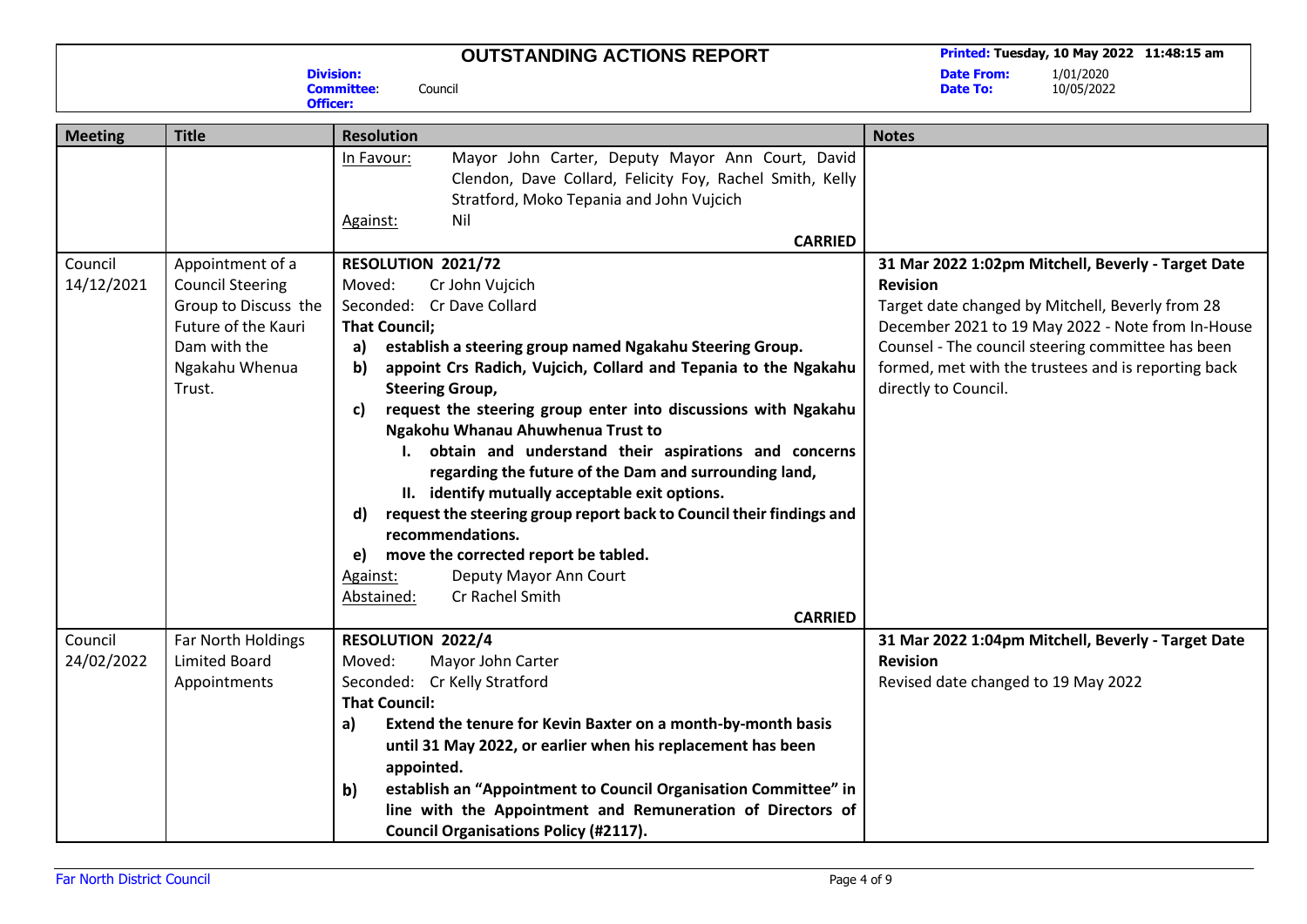**Printed: Tuesday, 10 May 2022 11:48:15 am** 

**Date From:**<br>Date To:

**Date To:** 10/05/2022

| <b>Meeting</b> | <b>Title</b>                  | <b>Resolution</b>                                                                                                                                                                                                                                                                                                                                                                                                                                                                                           | <b>Notes</b>                                       |
|----------------|-------------------------------|-------------------------------------------------------------------------------------------------------------------------------------------------------------------------------------------------------------------------------------------------------------------------------------------------------------------------------------------------------------------------------------------------------------------------------------------------------------------------------------------------------------|----------------------------------------------------|
|                |                               | c)<br>make the following appointments to the Committee;<br>i)                                                                                                                                                                                                                                                                                                                                                                                                                                               |                                                    |
|                |                               | ii)<br><b>Council representative #1 Mayor John Carter</b>                                                                                                                                                                                                                                                                                                                                                                                                                                                   |                                                    |
|                |                               | iii)<br>Council representative #2 Cr John Vujcich                                                                                                                                                                                                                                                                                                                                                                                                                                                           |                                                    |
|                |                               | <b>CARRIED</b>                                                                                                                                                                                                                                                                                                                                                                                                                                                                                              |                                                    |
| Council        | Koutu Mongero                 | <b>RESOLUTION 2022/6</b>                                                                                                                                                                                                                                                                                                                                                                                                                                                                                    | 04 May 2022 4:11pm Baker, Marlema                  |
| 24/02/2022     | Picnic Area                   | Moved:<br>Cr John Vujcich                                                                                                                                                                                                                                                                                                                                                                                                                                                                                   | An update report will be presented to the Kaikohe- |
|                | Encroachment                  | Seconded: Cr Moko Tepania                                                                                                                                                                                                                                                                                                                                                                                                                                                                                   | Hokianga Community Board at their meeting 11 May   |
|                |                               | <b>That Council</b>                                                                                                                                                                                                                                                                                                                                                                                                                                                                                         | 2022. Target date to be revised.                   |
|                |                               | engage with the kaitiaki of the Koutū Mongeroa Picnic Area to<br>a)<br>formalise a Kaitiaki Agreement for the lawful use of the area as a<br>campground; and                                                                                                                                                                                                                                                                                                                                                |                                                    |
|                |                               | engage with the kaitiaki to obtain the necessary consents under<br>b)<br>the Resource Management Act, Local Government Act and Health<br>Act to facilitate the lawful use of the area as a campground.<br>That a progress report be brought to the Kaikohe-Hokianga<br>c)<br><b>Community Board.</b><br>Mayor John Carter, Cs David Clendon, Dave Collard, Felicity<br>In Favour:<br>Foy, Mate Radich, Rachel Smith, Kelly Stratford, Moko<br>Tepania and John Vujcich<br>Nil<br>Against:<br><b>CARRIED</b> |                                                    |
| Council        | Review on Erosion             | RESOLUTION 2022/9                                                                                                                                                                                                                                                                                                                                                                                                                                                                                           | 10 May 2022 2:03pm - Baker, Marlema                |
| 24/02/2022     | <b>Issues for Freese Park</b> | Moved:<br>Mayor John Carter                                                                                                                                                                                                                                                                                                                                                                                                                                                                                 | No update provided                                 |
|                |                               | Seconded: Cr Moko Tepania                                                                                                                                                                                                                                                                                                                                                                                                                                                                                   |                                                    |
|                |                               | <b>That Council approves</b>                                                                                                                                                                                                                                                                                                                                                                                                                                                                                |                                                    |
|                |                               | additional unbudgeted operational expenditure of \$57,000 for<br>a)<br>professional services in 2021/22;                                                                                                                                                                                                                                                                                                                                                                                                    |                                                    |
|                |                               | an additional \$10,000 operational budget be added to professional<br>b)                                                                                                                                                                                                                                                                                                                                                                                                                                    |                                                    |
|                |                               | fees as part of the 2022/23 Annual Plan, to advance the project                                                                                                                                                                                                                                                                                                                                                                                                                                             |                                                    |
|                |                               | through to the start of the construction phase.                                                                                                                                                                                                                                                                                                                                                                                                                                                             |                                                    |
|                |                               | <b>CARRIED</b>                                                                                                                                                                                                                                                                                                                                                                                                                                                                                              |                                                    |

**Division: Committee**: Council **Officer:**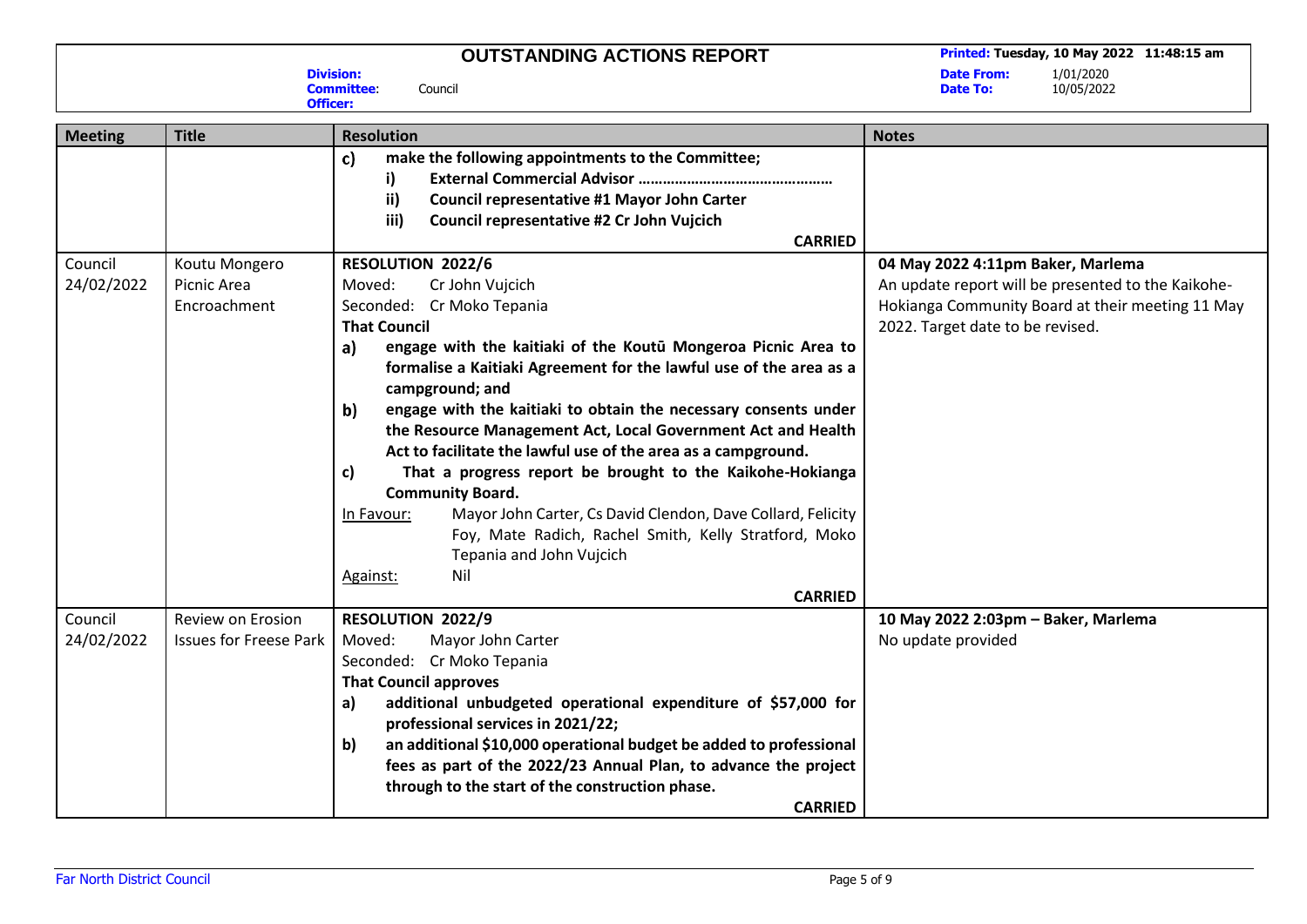**Division:**

**Officer:**

**Committee**: Council

**Printed: Tuesday, 10 May 2022 11:48:15 am** 

**Date From:**<br>Date To:

| <b>Meeting</b> | <b>Title</b>         | <b>Resolution</b>                                                                                                                   | <b>Notes</b>                        |
|----------------|----------------------|-------------------------------------------------------------------------------------------------------------------------------------|-------------------------------------|
| Council        | Renewable Energy     | RESOLUTION 2022/17                                                                                                                  | 10 May 2022 1:55pm - Baker, Marlema |
| 7/04/2022      | Zones - Joint        | Mayor John Carter<br>Moved:                                                                                                         | No update provided                  |
|                | Submission           | Seconded: Cr Moko Tepania                                                                                                           |                                     |
|                |                      | <b>That the Far North District Council:</b>                                                                                         |                                     |
|                |                      | approves the Draft Joint Submission on Renewable Energy Zones<br>a)<br>(Attachment B)                                               |                                     |
|                |                      | delegates the Mayor the authority to finalise the submission in<br>b)                                                               |                                     |
|                |                      | conjunction with the Mayors and Chairperson of the Northland                                                                        |                                     |
|                |                      | Councils, to reflect any further elected member feedback.                                                                           |                                     |
|                |                      | <b>CARRIED</b>                                                                                                                      |                                     |
| Council        | <b>Lindvart Park</b> | RESOLUTION 2022/19                                                                                                                  | 10 May 2022 2:00pm - Baker, Marlema |
| 7/04/2022      | Pavilion, Kaikohe    | Moved:<br>Cr John Vujcich                                                                                                           | No update provided                  |
|                | Project              | Seconded: Cr Ann Court                                                                                                              |                                     |
|                |                      | <b>That Council:</b>                                                                                                                |                                     |
|                |                      | Re-affirm the capital commitment of \$3,226,493 to the Lindvart<br>a)<br>Park Kaikohe - Sportsville project.                        |                                     |
|                |                      | Approve an increase in operational grant support to Sportsville of<br>b)<br>\$35,000 from year one of the 2024/2034 Long-Term Plan. |                                     |
|                |                      | <b>CARRIED</b>                                                                                                                      |                                     |
|                |                      | Note that CE was asked to provide advice to the next meeting on how to                                                              |                                     |
|                |                      | ensure a consistent operational grant approach across all sporting facilities                                                       |                                     |
|                |                      | in the district.                                                                                                                    |                                     |
| Council        | Packaging of the     | RESOLUTION 2022/20                                                                                                                  | 10 May 2022 1:49pm - Baker, Marlema |
| 7/04/2022      | Three Waters Capital | Moved:<br>Cr Ann Court                                                                                                              | No update provided                  |
|                | Programme of Works   | Seconded: Cr Kelly Stratford                                                                                                        |                                     |
|                |                      | That Council approves the packaging of a programme of works up to                                                                   |                                     |
|                |                      | \$4,000,000 annually to Far North Waters in accordance with the Water                                                               |                                     |
|                |                      | Services Alliance Agreement to enable the delivery of Council's Long                                                                |                                     |
|                |                      | Term Plan Capital programme.                                                                                                        |                                     |
|                |                      | <b>CARRIED</b>                                                                                                                      |                                     |
|                |                      | Note: Council request an annual monitoring report to the Infrastructure                                                             |                                     |
|                |                      | Committee in order to track contractor performance, including the key                                                               |                                     |
|                |                      | performance indicators associated to the programme package.                                                                         |                                     |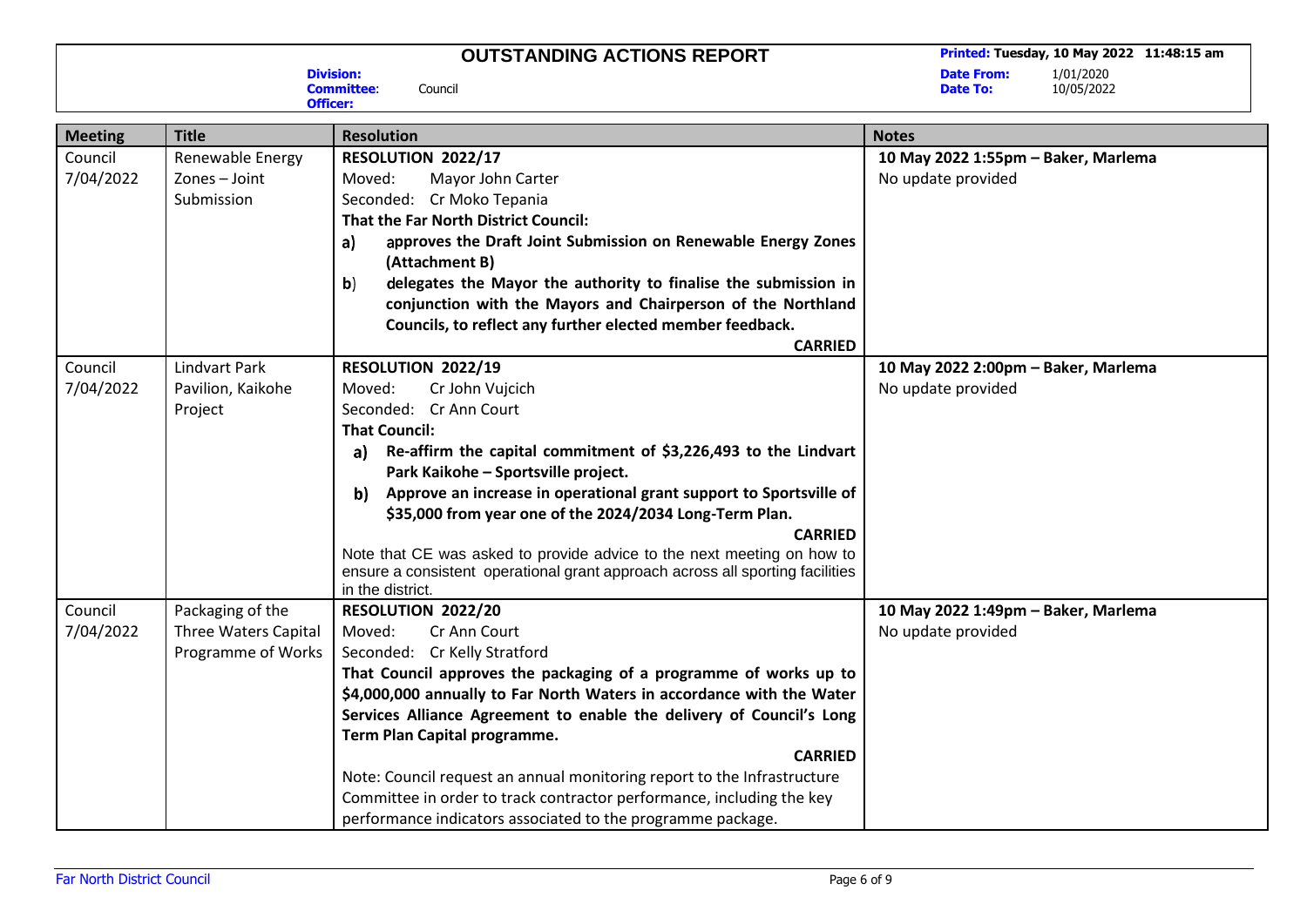**Division:**

**Committee**: Council

**Date From:**<br>Date To:

| Officer:             |                                                         |                                                                                                                                                                                                                                                                                                                                                                                                                                                                                                                                                                                                                                                                                                                                                                                                                                                                                                                                                                                                                                                                                                                                                                                                                                                                                                                                                                                                                                                            |                                                           |
|----------------------|---------------------------------------------------------|------------------------------------------------------------------------------------------------------------------------------------------------------------------------------------------------------------------------------------------------------------------------------------------------------------------------------------------------------------------------------------------------------------------------------------------------------------------------------------------------------------------------------------------------------------------------------------------------------------------------------------------------------------------------------------------------------------------------------------------------------------------------------------------------------------------------------------------------------------------------------------------------------------------------------------------------------------------------------------------------------------------------------------------------------------------------------------------------------------------------------------------------------------------------------------------------------------------------------------------------------------------------------------------------------------------------------------------------------------------------------------------------------------------------------------------------------------|-----------------------------------------------------------|
| <b>Meeting</b>       | <b>Title</b>                                            | <b>Resolution</b>                                                                                                                                                                                                                                                                                                                                                                                                                                                                                                                                                                                                                                                                                                                                                                                                                                                                                                                                                                                                                                                                                                                                                                                                                                                                                                                                                                                                                                          | <b>Notes</b>                                              |
|                      |                                                         | Note: That Cr Foy requested a workshop to look over the Operations and<br>Maintenance Alliance Agreement.                                                                                                                                                                                                                                                                                                                                                                                                                                                                                                                                                                                                                                                                                                                                                                                                                                                                                                                                                                                                                                                                                                                                                                                                                                                                                                                                                  |                                                           |
| Council<br>7/04/2022 | Notice of Motion -<br>Road Seal Matrix and<br>Programme | The following motion from Cr Radich was lost for want of a seconder.<br>That the roading matrix policy be scrapped and replaced by bringing all<br>roads to the Council table for elected members to make decisions on<br>what metal roads are to be tar sealed.<br><b>LOST</b><br>RESOLUTION 2022/16<br>Moved:<br>Cr John Vujcich<br>Seconded: Cr Moko Tepania<br>That Council conducts an independent review of the roading Dust<br>Matrix to ensure it accurately prioritising roads for sealing based on<br><b>Council-desired outcomes.</b><br>That the scope of the review will be finalised by the Chair of the<br>Assurance, Risk and Finance Committee, the Chair of the Strategy and<br>Policy Committee and Chair of Regulatory Compliance Committee.<br>That the reviewer reports back to Council the findings and where any<br>changes or improvements are recommended.<br>The scope of the review shall include, but not be limited to, the following:<br>1. A review of the purpose and function of the matrix<br>2. A review of the functionality (i.e. formulae etc.), to determine if<br>the attributes, weightings, and the formulae for ranking have<br>accurately prioritised roads that best fit Council's desired<br>outcomes.<br>That the resulting attributes and scores are complete, accurate<br>3.<br>and transparent to elected members and the public.<br>That the processes for updating and changing the attributes,<br>4. | 10 May 2022 2:01pm - Baker, Marlema<br>No update provided |
|                      |                                                         | attribute scores and the ranking formulae are clearly defined and<br>followed.                                                                                                                                                                                                                                                                                                                                                                                                                                                                                                                                                                                                                                                                                                                                                                                                                                                                                                                                                                                                                                                                                                                                                                                                                                                                                                                                                                             |                                                           |
|                      |                                                         | A review of issues with the matrix already identified by the NTA<br>5.<br>(traffic counts etc.)<br>6. Identification of any other issues.                                                                                                                                                                                                                                                                                                                                                                                                                                                                                                                                                                                                                                                                                                                                                                                                                                                                                                                                                                                                                                                                                                                                                                                                                                                                                                                  |                                                           |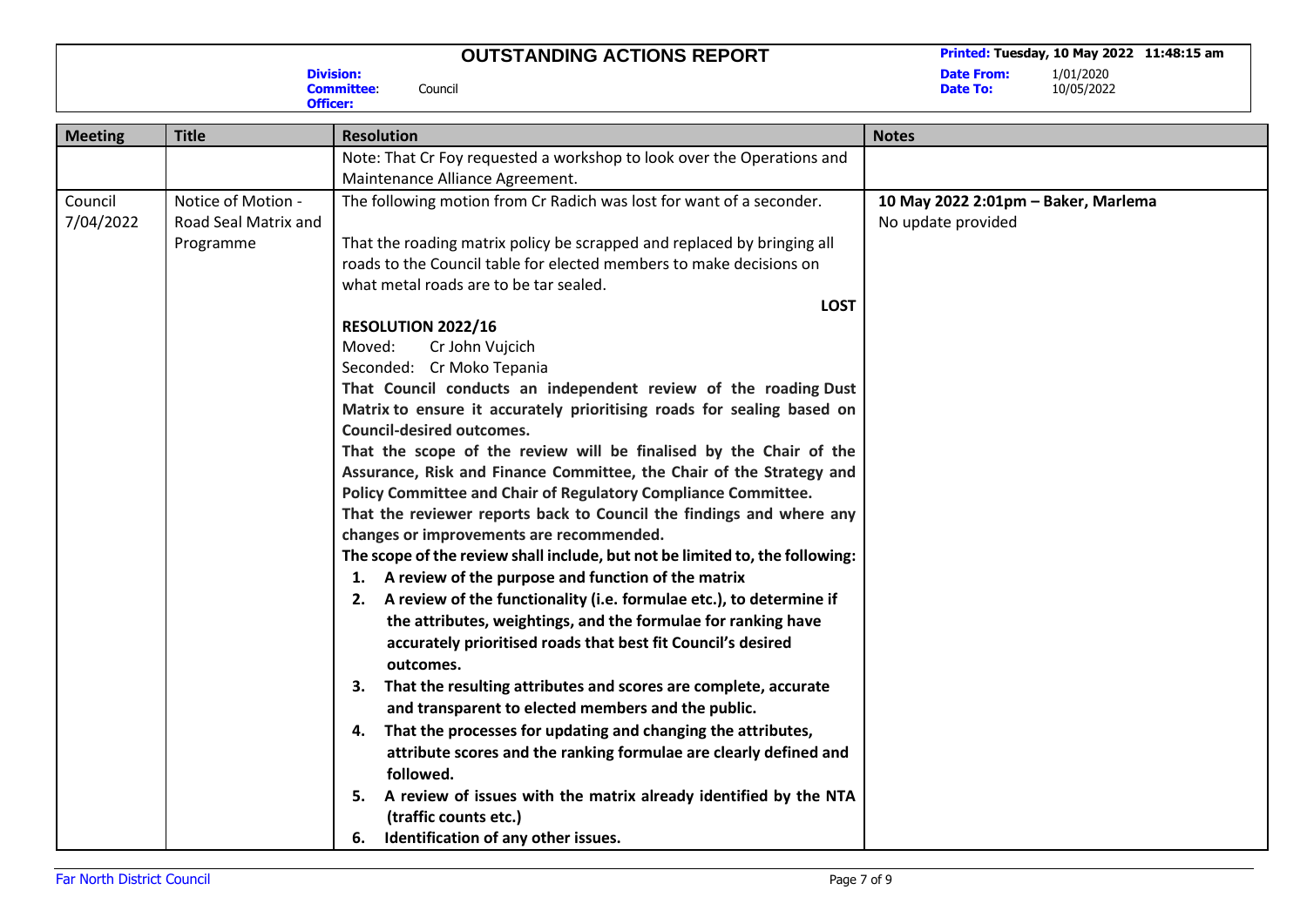**Division:**

**Officer:**

**Committee**: Council

**Date From:**<br>Date To:

| <b>Meeting</b>       | <b>Title</b>                                                                       | <b>Resolution</b>                                                                                                                                                                                                                                                                                                                                                                                                                                                                                                                                                                                                                                                         | <b>Notes</b>                                                                                                                                        |
|----------------------|------------------------------------------------------------------------------------|---------------------------------------------------------------------------------------------------------------------------------------------------------------------------------------------------------------------------------------------------------------------------------------------------------------------------------------------------------------------------------------------------------------------------------------------------------------------------------------------------------------------------------------------------------------------------------------------------------------------------------------------------------------------------|-----------------------------------------------------------------------------------------------------------------------------------------------------|
|                      |                                                                                    | A detailed review of six roads looking at the roads attribute scores<br>7.<br>and those updates are recorded, and information is available on<br>request. Councilors to nominate roads.<br>Commentary on fitness for purpose and any other methodology<br>8.<br>suggested for prioritising sealing that best fit Council's desired<br>outcomes.<br>Output to be a written report by no later than the end of June<br>9.<br>2022.<br><b>CARRIED</b>                                                                                                                                                                                                                        |                                                                                                                                                     |
| Council<br>7/04/2022 | Three Waters Reform<br>- Governance<br><b>Working Group</b><br>Report              | RESOLUTION 2022/21<br>Moved:<br>Mayor John Carter<br>Seconded: Cr John Vujcich<br><b>That Council:</b><br>Note the report Three Waters Reform- Governance Working Group<br>a)<br>Report.<br>b)<br>Confirm Council's alignment with the position outlined by Dr Jason<br>Smith, Mayor of Kaipara District, and Chair of the Northland<br>Mayoral Forum on the proposed composition and voting rights for<br>the Regional Representative Group for Entity A.<br>Authorise the Mayor to notify the Minister of Local Government on<br>c)<br>the Far North District Council's position from b) above.<br>Crs Rachel Smith and Kelly Stratford<br>Abstained:<br><b>CARRIED</b> | 04 May 2022 4:40pm George, Tania - Reallocation<br>Action reassigned to Carter, John by George, Tania -<br>The resolution gives action to the Mayor |
| Council<br>9/05/2022 | <b>Temporary Road</b><br>Closures Request -<br>International Rally of<br>Whangārei | RESOLUTION 2022/20<br>Moved:<br>Mayor John Carter<br>Seconded: Cr Ann Court<br>That Council Approve the proposed temporary road closures within the<br>Far North District for safe event operation during the International Rally<br>of Whangarei on Saturday, 14 May 2022.<br><b>CARRIED</b>                                                                                                                                                                                                                                                                                                                                                                             | 10 May 2022 2:05pm - Baker, Marlema<br>No update provided                                                                                           |